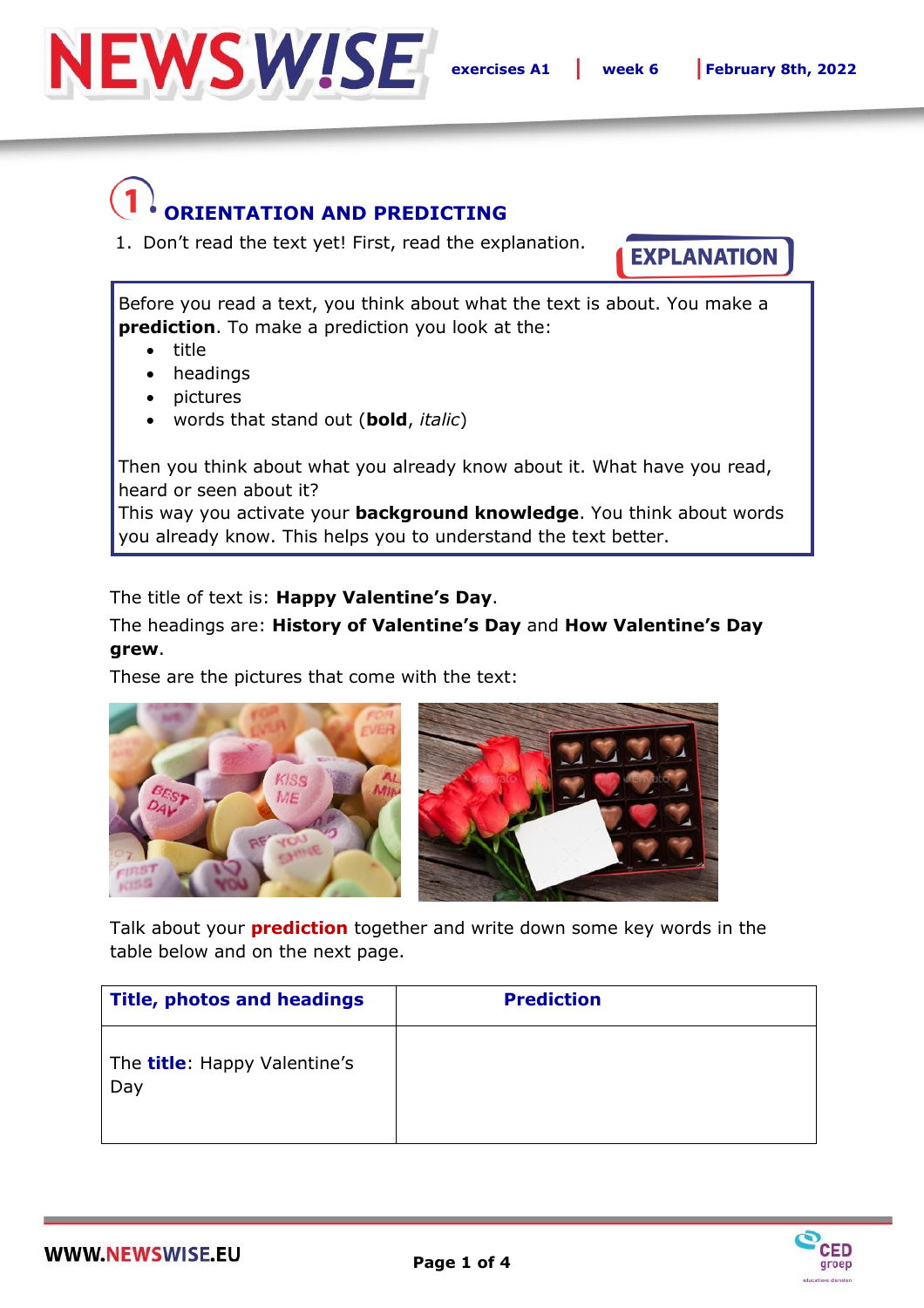

| The <b>pictures</b>                          |  |
|----------------------------------------------|--|
| First heading: History of<br>Valentine's Day |  |
| Second heading: How<br>Valentine's Day grew  |  |

## **READ THE TEXT & WORDS TO HELP YOU**

1. Read the text together with a classmate. Use the 'Words to help you'. Underline these words in the text. Do you see more difficult words? Underline them too!

**the present** = het cadeautje

**the admirer** = de bewonderaar

**scary** = eng

**the emperor** = de keizer

**to agree** = het eens zijn

**the law**  $=$  de wet

**the jailer** = de gevangenbewaarder

**to sign** = ondertekenen

**traditional** = zoals we dat al heel lang gewend zijn

2. Do you understand now what the text is about? Did you **predict** this?



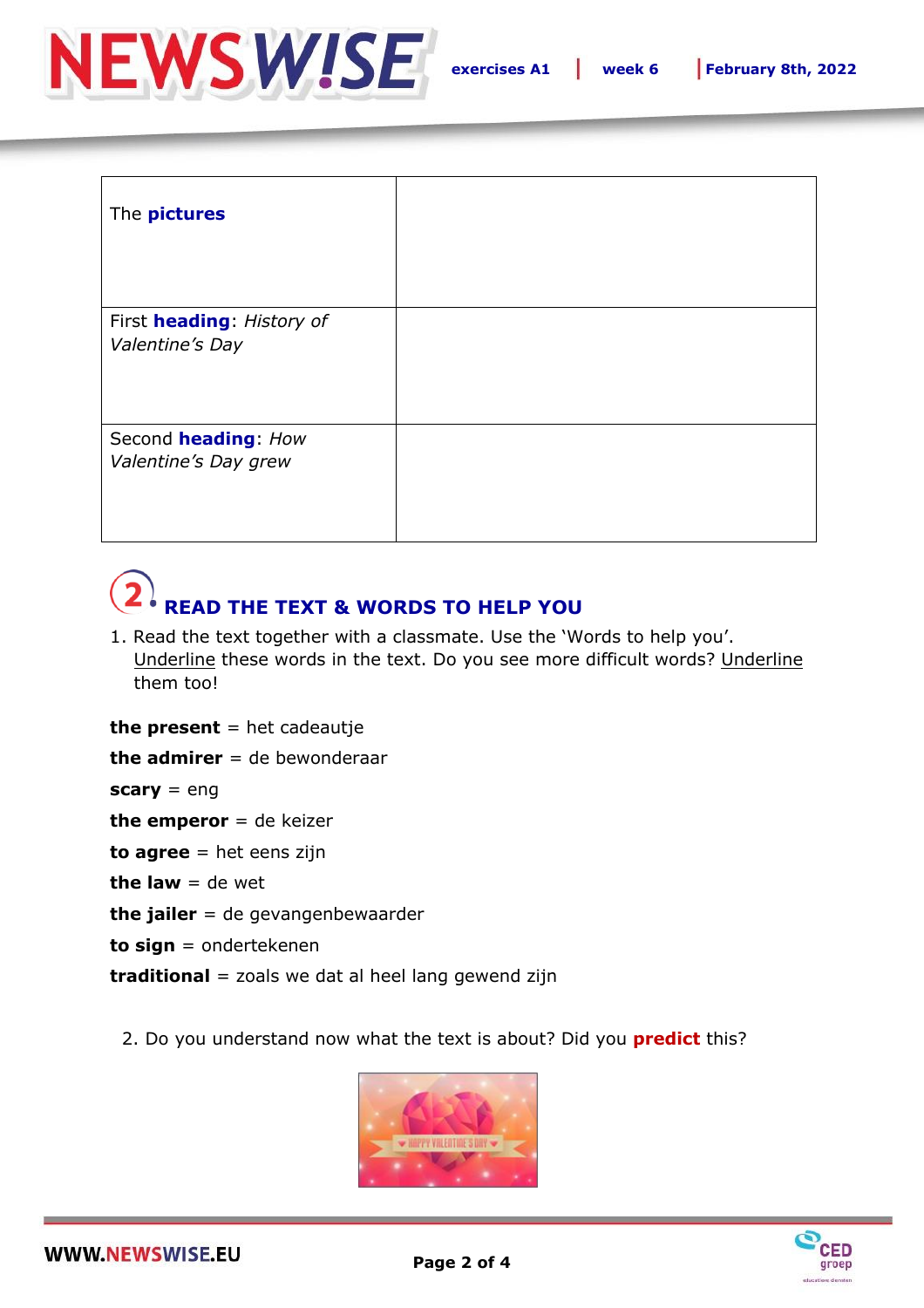

## **ANSWER THE QUESTIONS**

Now, you have read the whole text. What is the text about? Work together with a classmate and answer the questions. They help you to understand the text better. Write down some key words to remember your answers.

- 1. **When** is Valentine's Day celebrated?
- 2. **What** is Valentine's Day about?



3. **Who** did priest Valentine in ancient Rome send a letter? And **why**?

\_\_\_\_\_\_\_\_\_\_\_\_\_\_\_\_\_\_\_\_\_\_\_\_\_\_\_\_\_\_\_\_\_\_\_\_\_\_\_\_\_\_\_\_\_\_\_\_\_

\_\_\_\_\_\_\_\_\_\_\_\_\_\_\_\_\_\_\_\_\_\_\_\_\_\_\_\_\_\_\_\_\_\_\_\_\_\_\_\_\_\_\_\_\_\_\_\_\_

\_\_\_\_\_\_\_\_\_\_\_\_\_\_\_\_\_\_\_\_\_\_\_\_\_\_\_\_\_\_\_\_\_\_\_\_\_\_\_\_\_\_\_\_\_\_\_\_\_

- 4. **What** do people send each other on Valentine's Day?
- 5. **What** would you like to give to someone you love?

## **WRITE A POEM**

In the text you read about cards sent on Valentine's Day. You can send a card to someone you like or love. For example, a friend or family member. On such a card you can write a poem.

\_\_\_\_\_\_\_\_\_\_\_\_\_\_\_\_\_\_\_\_\_\_\_\_\_\_\_\_\_\_\_\_\_\_\_\_\_\_\_\_\_\_\_\_\_\_\_\_\_\_\_\_\_\_\_\_\_\_

\_\_\_\_\_\_\_\_\_\_\_\_\_\_\_\_\_\_\_\_\_\_\_\_\_\_\_\_\_\_\_\_\_\_\_\_\_\_\_\_\_\_\_\_\_\_\_\_\_\_\_\_\_\_\_\_\_\_

Here is an example: